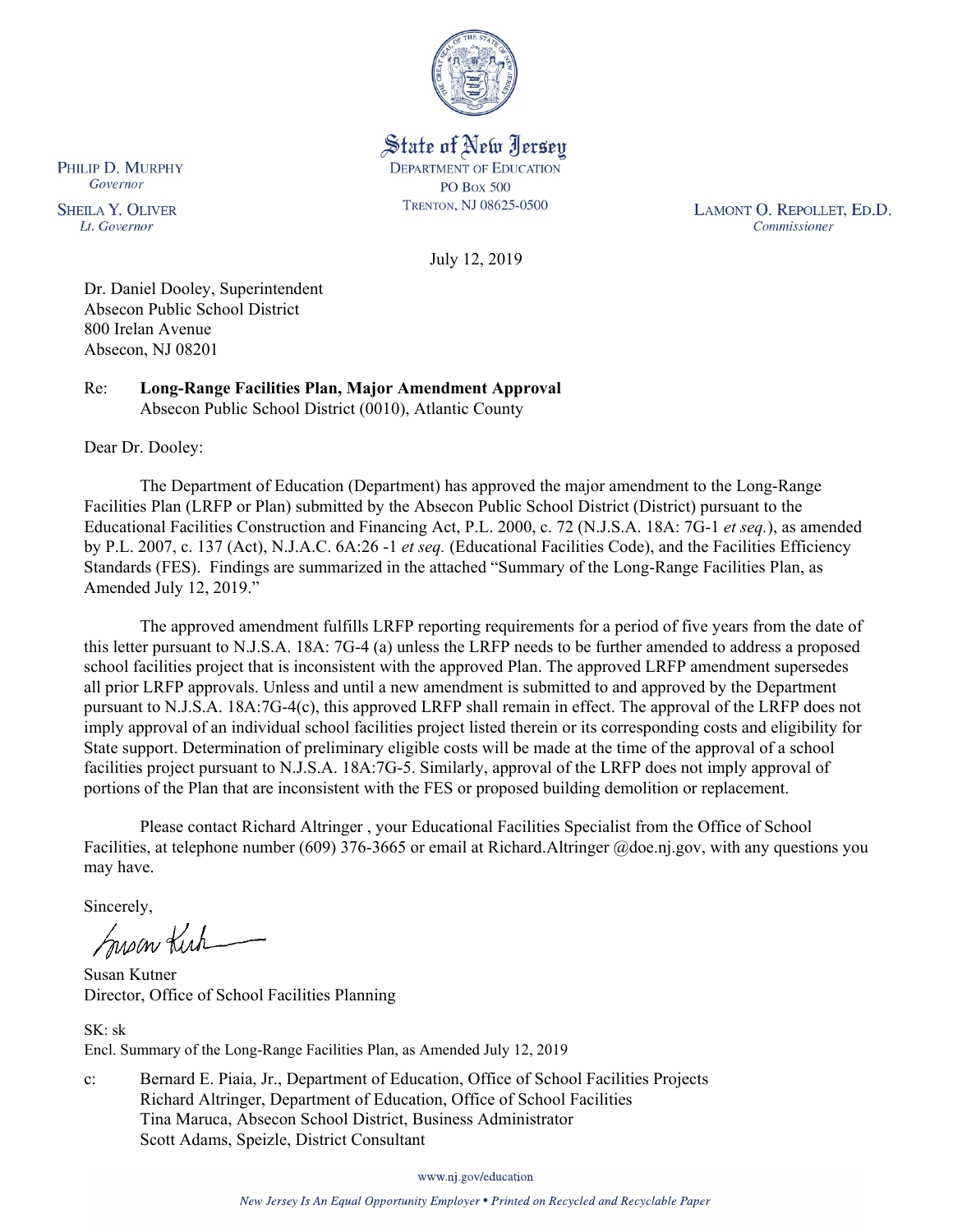# **Absecon Public School District (0010) Summary of the Long-Range Facilities Plan, as Amended July 12, 2019**

The Department of Education (Department) has completed its review of the major amendment to the Long-Range Facilities Plan (LRFP or Plan) submitted by the Absecon Public School (District) pursuant to the Educational Facilities Construction and Financing Act, P.L. 2000, c. 72 (N.J.S.A. 18A: 7G-1 *et seq.*), as amended by P.L. 2007, c. 137 (Act), N.J.A.C. 6A:26-1 et seq. (Educational Facilities Code), and the Facilities Efficiency Standards (FES).

The following provides a summary of the District's approved amended LRFP. The summary is based on the standards set forth in the Act, the Educational Facilities Code, the FES, District-reported information in the Department's LRFP reporting system, and supporting documentation. The referenced reports in *italic* text are standard reports available on the Department's LRFP website.

### **1. Inventory Overview**

The District is classified as a Regular Operating District (ROD) for funding purposes. It provides services for students in grades PK-8.

The District identified existing and proposed schools, sites, buildings, rooms, and site amenities in its LRFP. Table 1 lists the number of existing and proposed district schools, sites, and buildings. Detailed information can be found in the *School Asset Inventory Report* and the *Site Asset Inventory Report.*

**As directed by the Department, school facilities projects that have received initial approval by the Department and have been approved by the voters, if applicable, are represented as "existing" in the LRFP.** Approved projects that include new construction and/or the reconfiguration/reassignment of existing program space are as follows: n/a.

### **Table 1: Number of Schools, School Buildings, and Sites**

|                                              | <b>Existing</b> | <b>Proposed</b> |
|----------------------------------------------|-----------------|-----------------|
| Number of Schools (assigned DOE school code) |                 |                 |
| Number of School Buildings <sup>1</sup>      |                 |                 |
| Number of Non-School Buildings <sup>2</sup>  |                 |                 |
| Number of Vacant Buildings                   |                 |                 |
| Number of Sites                              |                 |                 |

*1 Includes district-owned buildings and long-term leases serving students in district-operated programs 2 Includes occupied district-owned buildings not associated with a school, such as administrative or utility buildings*

Based on the existing facilities inventory submitted by the District:

- Schools using leased buildings (short or long-term):  $n/a$
- Schools using temporary classroom units (TCUs), excluding TCUs supporting construction: n/a
- Vacant/unassigned school buildings:  $n/a$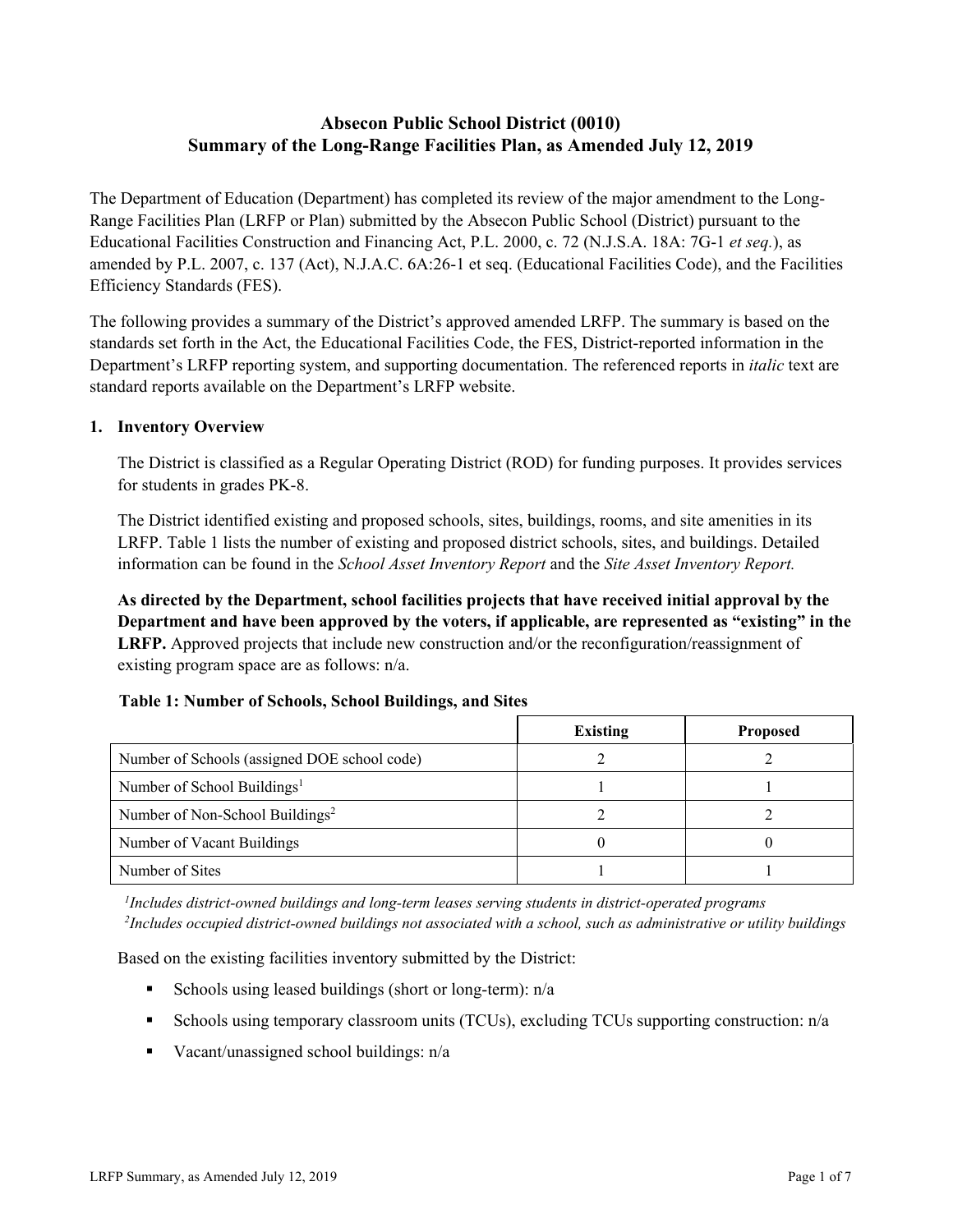**FINDINGS** The Department has determined that the proposed inventory is adequate for approval of the District's LRFP amendment. However, the LRFP determination does not imply approval of an individual school facilities project listed within the LRFP; the District must submit individual project applications for project approval.

# **2. District Enrollments**

The District determined the number of students, or "proposed enrollments," to be accommodated for LRFP planning purposes on a district-wide basis and in each school.

The Department minimally requires the submission of a standard cohort-survival projection using historic enrollment data from the Application for School State Aid (ASSA) or NJ Smart. The cohort-survival method projection method forecasts future students based upon the survival of the existing student population as it moves from grade to grade. A survival ratio of less than 1.00 indicates a loss of students, while a survival ratio of more than 1.00 indicates the class size is increasing. For example, if a survival ratio tracking first to second grade is computed to be 1.05, the grade size is increasing by 5% from one year to the next. The cohort-survival projection methodology works well for communities with stable demographic conditions. Atypical events impacting housing or enrollments, such as an economic downturn that halts new housing construction or the opening of a charter or private school, typically makes a cohort-survival projection less reliable.

### **Proposed enrollments are based on a standard cohort-survival enrollment projection.**

Adequate supporting documentation was submitted to the Department to justify the proposed enrollments. Table 2 provides a comparison of existing and projected enrollments. All totals include special education students.

| <b>Grades</b>                | <b>Existing Enrollments</b><br>2018-19 | <b>District Proposed Enrollments</b><br>2023-24 |
|------------------------------|----------------------------------------|-------------------------------------------------|
| PK (excl. private providers) | 56                                     | 56                                              |
| Grades K-5                   | 530                                    | 482                                             |
| Grades 6-8                   | 272                                    | 255                                             |
| Grades 9-12                  |                                        |                                                 |
| <b>Totals K-12</b>           | 858                                    | 793                                             |

### **Table 2: Enrollments**

**FINDINGS** The Department has determined the District's proposed enrollments to be acceptable for approval of the District's LRFP amendment. The Department will require a current enrollment projection at the time an application for a school facilities project is submitted incorporating the District's most recent enrollments in order to verify that the LRFP's planned capacity is appropriate for the updated enrollments.

### **3. District Practices Capacity**

Based on information provided in the room inventories, *District Practices Capacity* was calculated for each school building to determine whether adequate capacity is proposed for the projected enrollments based on district scheduling and class size practices. The capacity totals assume instructional buildings can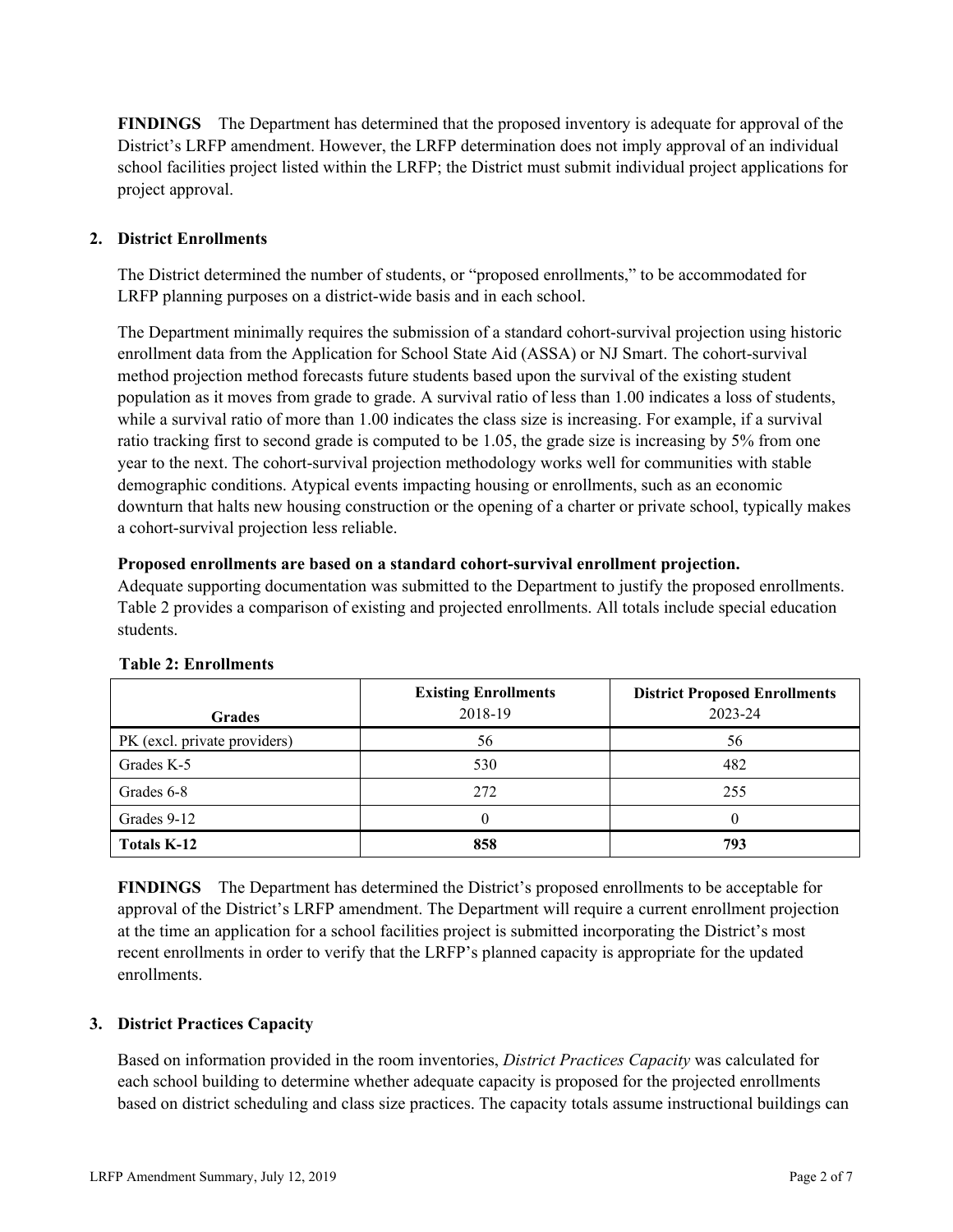be fully utilized regardless of school sending areas, transportation, and other operational issues. The calculations only consider district-owned buildings and long-term leases; short term leases and temporary buildings are excluded. A capacity utilization factor of 90% for classrooms serving grades K-8 and 85% for classrooms serving grades 9-12 is applied in accordance with the FES. No capacity utilization factor is applied to preschool classrooms.

In certain cases, districts may achieve adequate District Practices Capacity to accommodate enrollments but provide inadequate square feet per student in accordance with the FES, resulting in educational adequacy issues and "Unhoused Students." Unhoused students are considered in the "Functional Capacity" calculations used to determine potential State support for school facilities projects and are analyzed in Section 4.

Table 3 provides a summary of proposed enrollments and existing and proposed District-wide capacities. Detailed information can be found in the LRFP website reports titled *FES and District Practices Capacity Report, Existing Rooms Inventory Report, and Proposed Rooms Inventory Report.*

| <b>Grades</b>          | <b>Proposed</b><br><b>Enrollments</b> | <b>Existing</b><br><b>District</b><br><b>Practices</b><br>Capacity | <b>Existing</b><br>Deviation* | <b>Proposed</b><br><b>District</b><br><b>Practices</b><br>Capacity | <b>Proposed</b><br>Deviation* |
|------------------------|---------------------------------------|--------------------------------------------------------------------|-------------------------------|--------------------------------------------------------------------|-------------------------------|
| Elementary (PK-5)      | 538                                   | 514.42                                                             | $-23.58$                      | 514.42                                                             | $-23.58$                      |
| Middle $(6-8)$         | 255                                   | 313.68                                                             | 58.68                         | 313.68                                                             | 58.68                         |
| High $(9-12)$          | $\theta$                              | 0.00                                                               | 0.00                          | 0.00                                                               | 0.00                          |
| <b>District Totals</b> | 793                                   | 828.10                                                             | 35.10                         | 828.10                                                             | 35.10                         |

**Table 3: District Practices Capacity Analysis**

*\* Positive numbers signify surplus capacity; negative numbers signify inadequate capacity. Negative values for District Practices capacity are acceptable for approval if proposed enrollments do not exceed 100% capacity utilization.*

Considerations:

- **Based on the proposed enrollments and existing room inventories, the District is projected to have** inadequate capacity for the following grade groups, assuming all school buildings can be fully utilized: n/a
- Adequate justification has been provided by the District if the proposed capacity for a school significantly deviates from the proposed enrollments. Generally, surplus capacity is acceptable for LRFP approval if additional capacity is not proposed through new construction.

**FINDINGS**The Department has determined that proposed District capacity, in accordance with the proposed enrollments, is adequate for approval of the District's LRFP amendment. The Department will require a current enrollment projection at the time an application for a school facilities project is submitted, incorporating the District's most recent Fall Enrollment Report, in order to verify that the LRFP's planned capacity meets the District's updated enrollments.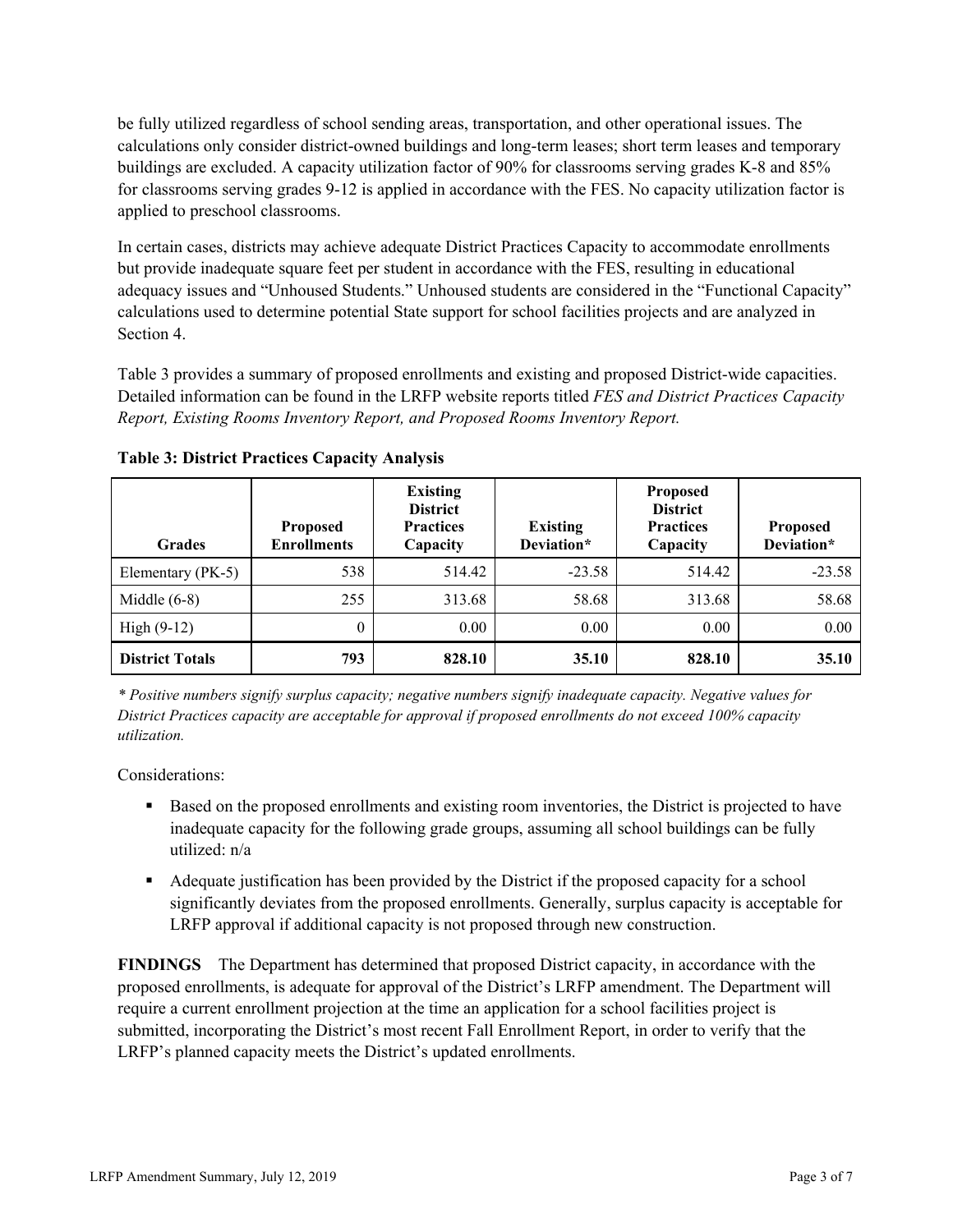### **4. New Construction Funding Eligibility**

*Functional Capacity* was calculated and compared to the proposed enrollments to provide a preliminary estimate of Unhoused Students and new construction funding eligibility.

*Functional Capacity* is the adjusted gross square footage of a school building *(total gross square feet minus excluded space)* divided by the minimum area allowance per full-time equivalent student for the grade level contained therein. *Unhoused Students* is the number of students projected to be enrolled in the District that exceeds the Functional Capacity of the District's schools pursuant to N.J.A.C. 6A:26-2.2(c). *Excluded Square Feet* includes (1) square footage exceeding the FES for any pre-kindergarten, kindergarten, general education, or self-contained special education classroom; (2) grossing factor square footage *(corridors, stairs, mechanical rooms, etc.)* that exceeds the FES allowance, and (3) square feet proposed to be demolished or discontinued from use. Excluded square feet may be revised during the review process for individual school facilities projects.

Table 4 provides a preliminary assessment of the Functional Capacity, Unhoused Students, and Estimated Maximum Approved Area for Unhoused Students for each FES grade group. The calculations exclude temporary facilities and short-term leased buildings. School buildings proposed for whole or partial demolition or reassignment to a non-school use are excluded from the calculations pending project application review. If a building is proposed to be reassigned to a different school, the square footage is applied to the proposed grades after reassignment. Buildings that are not assigned to a school are excluded from the calculations. In addition, only preschool students eligible for state funding (former ECPA students) are included. Detailed information concerning the calculations can be found in the *Functional Capacity and Unhoused Students Report* and the *Excluded Square Footage Report.*

|                                                | $PK/K-5$ | $6 - 8$  | $9-12$   | <b>Total</b> |
|------------------------------------------------|----------|----------|----------|--------------|
| PK Eligible Students/K-12 Proposed Enrollments | 538      | 255      | $\Omega$ |              |
| FES Area Allowance (SF/student)                | 125.00   | 134.00   | 151.00   |              |
| <b>Prior to Completion of Proposed Work:</b>   |          |          |          |              |
| <b>Existing Gross Square Feet</b>              | 90,625   | 50,423   | $\theta$ | 141,048      |
| Adjusted Gross Square Feet                     | 85,344   | 50,035   | $\theta$ | 135,379      |
| <b>Adjusted Functional Capacity</b>            | 677.08   | 378.66   | 0.00     |              |
| Unhoused Students                              | 0.00     | 0.00     | 0.00     |              |
| Est. Max. Area for Unhoused Students           | 0.00     | 0.00     | 0.00     |              |
| <b>After Completion of Proposed Work:</b>      |          |          |          |              |
| Gross Square Feet                              | 90,625   | 50,423   | $\Omega$ | 141,048      |
| New Gross Square Feet                          | $\theta$ | $\theta$ | $\theta$ | $\theta$     |
| <b>Adjusted Gross Square Feet</b>              | 85,344   | 50,035   | $\theta$ | 135,379      |
| <b>Functional Capacity</b>                     | 677.08   | 378.66   | 0.00     |              |
| Unhoused Students after Construction           | 0.00     | 0.00     | 0.00     |              |
| Est. Max. Area Remaining                       | 0.00     | 0.00     | 0.00     |              |

### **Table 4: Estimated Maximum Approved Area for Unhoused Students**

Facilities used for non-instructional or non-educational purposes are ineligible for State support under the Act. However, projects for such facilities shall be reviewed by the Department to determine whether they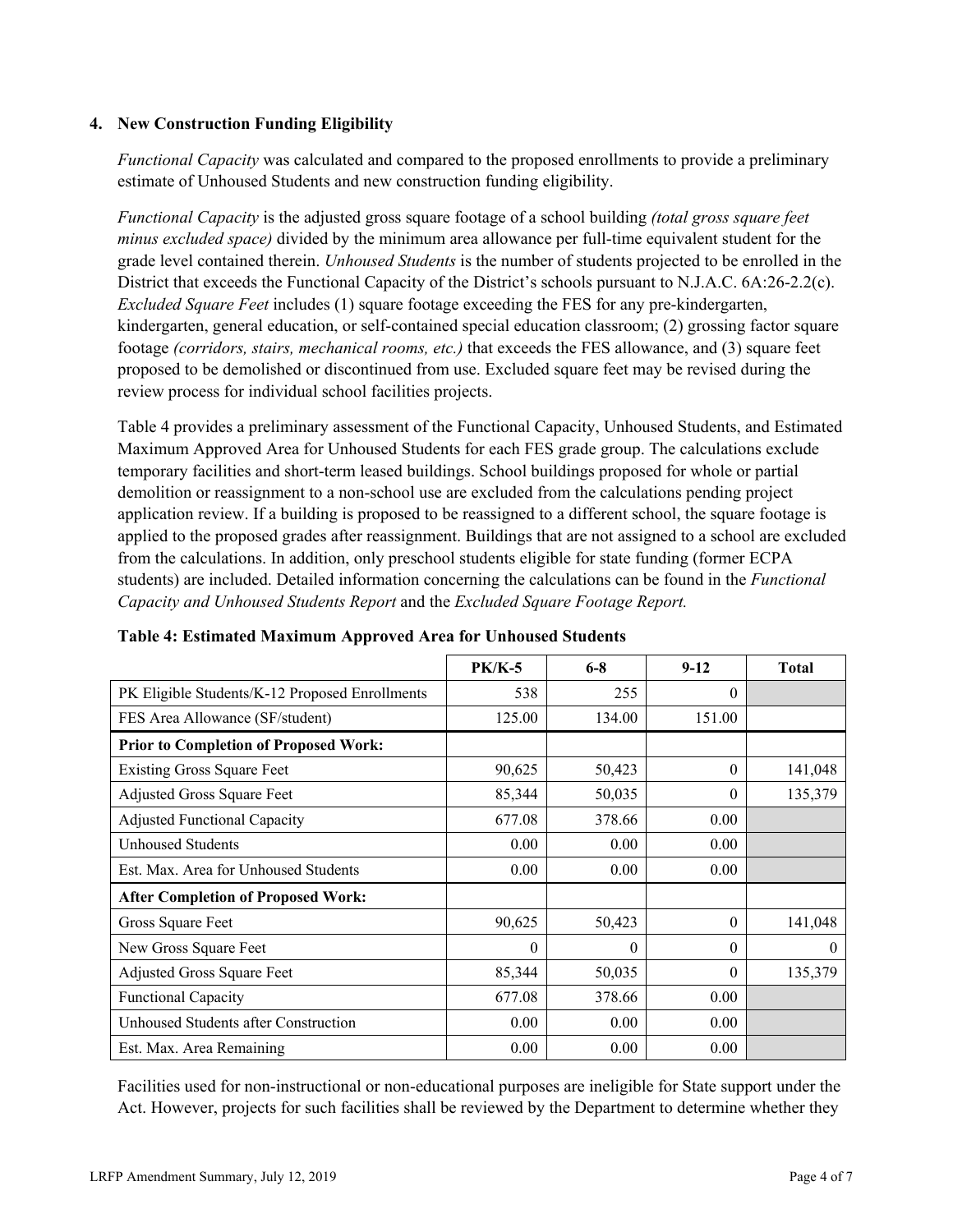are consistent with the District's LRFP and whether the facility, if it is to house students (full or part time) conforms to educational adequacy requirements. These projects shall conform to all applicable statutes and regulations.

Estimated costs represented in the LRFP by the District are for capital planning purposes only. The estimates are not intended to represent preliminary eligible costs or final eligible costs of approved school facilities projects.

Considerations:

- The District does not have approved projects pending completion, as noted in Section 1, that impact the Functional Capacity calculations.
- The Functional Capacity calculations *exclude* square feet proposed for demolition or discontinuation for the following FES grade groups and school buildings pending a feasibility study and project review: n/a.
- Based on the preliminary assessment, the District has Unhoused Students prior to the completion of proposed work for the following FES grade groups: n/a.
- New construction is proposed for the following FES grade groups:  $n/a$ .
- **Proposed new construction exceeds the estimated maximum area allowance for Unhoused** Students prior to the completion of the proposed work for the following grade groups: n/a.
- The District, based on the preliminary LRFP assessment, will not have Unhoused Students after completion of the proposed LRFP work. If the District is projected to have Unhoused Students, adequate justification has been provided to confirm educational adequacy in accordance with Section 6 of this determination.

**FINDINGS** Functional Capacity and Unhoused Students calculated in the LRFP are preliminary estimates. Preliminary Eligible Costs (PEC) and Final Eligible Costs (FEC) will be included in the review process for specific school facilities projects. A feasibility study undertaken by the District is required if building demolition or replacement is proposed per N.J.A.C. 6A:26-2.3(b)(10).

# **5. Proposed Work**

The District assessed program space, capacity, and physical plant deficiencies to determine corrective actions. Capital maintenance, or *"system actions,"* address physical plant deficiencies due to operational, building code, and /or life cycle issues. Inventory changes, or *"inventory actions,*" add, alter, or eliminate sites, site amenities, buildings, and/or rooms.

The Act (N.J.S.A. 18A:7G-7b) provides that all school facilities shall be deemed suitable for rehabilitation unless a pre-construction evaluation undertaken by the District demonstrates to the satisfaction of the Commissioner that the structure might pose a risk to the safety of the occupants even after rehabilitation or that rehabilitation is not cost-effective. Pursuant to N.J.A.C. 6A:26-2.3(b)(10), the Commissioner may identify school facilities for which new construction is proposed in lieu of rehabilitation for which it appears from the information presented that new construction is justified, provided, however, that for such school facilities so identified, the District must submit a feasibility study as part of the application for the specific school facilities project. The cost of each proposed building replacement is compared to the cost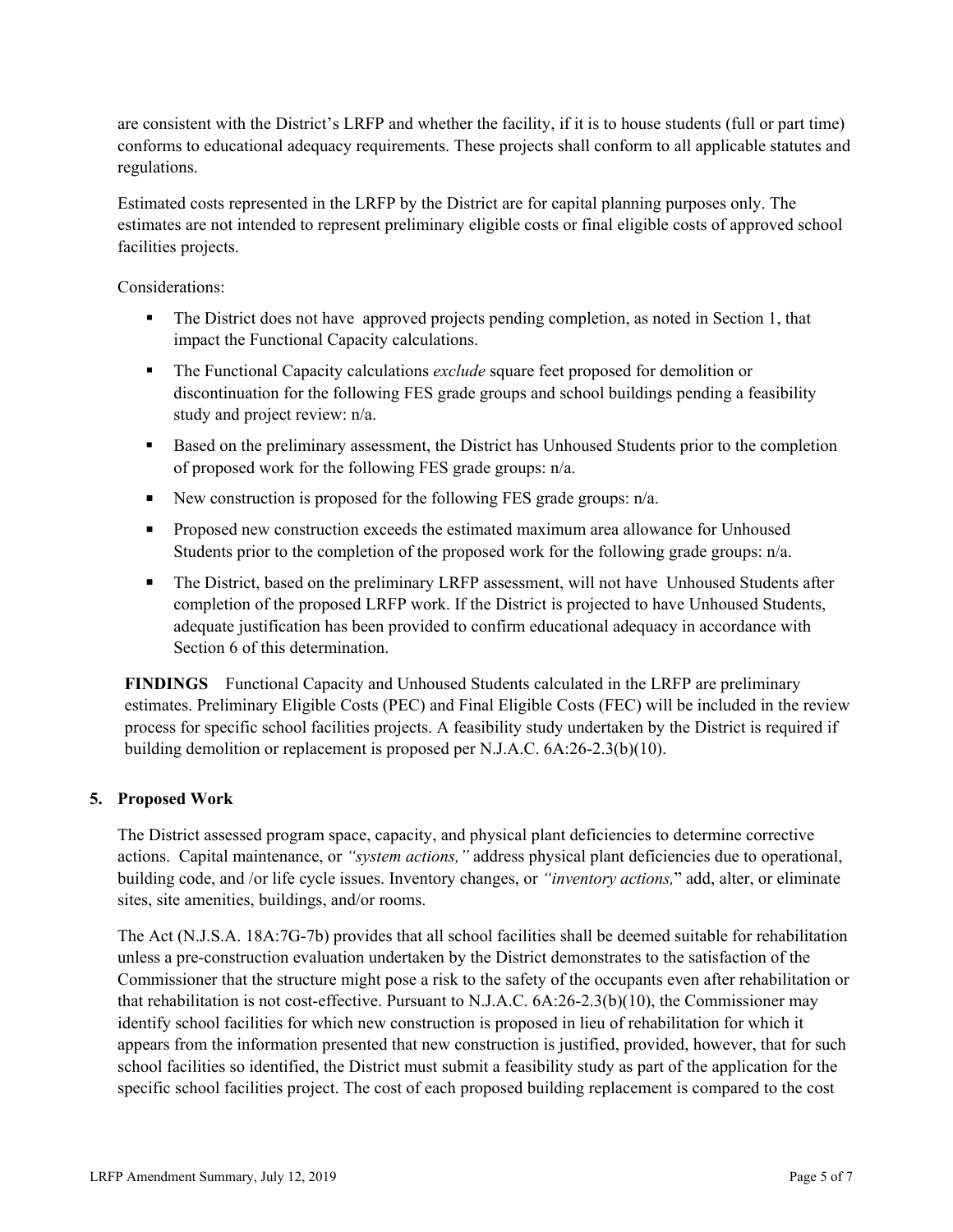of additions or rehabilitation required to eliminate health and safety deficiencies and to achieve the District's programmatic model.

Table 5 lists the scope of work proposed for each school based on the building(s) serving their student population. Detailed information can be found in the LRFP website reports titled *"School Asset Inventory," "LRFP Systems Actions Summary," and "LRFP Inventory Actions Summary."*

With the completion of the proposed work, the following schools are proposed to be eliminated:  $n/a$ ; the following schools are proposed to be added: n/a.

| <b>Proposed Scope of Work</b>                                                                  | <b>Applicable Schools</b>                                   |
|------------------------------------------------------------------------------------------------|-------------------------------------------------------------|
| Renovation only (no new construction)                                                          |                                                             |
| System actions only (no inventory actions)                                                     | Emma Attales School (050), H. Aston Marsh<br>School $(060)$ |
| Existing inventory actions only (no systems actions)                                           | n/a                                                         |
| Systems and inventory changes                                                                  | n/a                                                         |
| <b>New construction</b>                                                                        |                                                             |
| Building addition only (no systems or existing inventory actions)                              | n/a                                                         |
| Renovation and building addition (system, existing inventory,<br>and new construction actions) | n/a                                                         |
| New building on existing site                                                                  | n/a                                                         |
| New building on new or expanded site                                                           | n/a                                                         |
| Site and building disposal (in addition to above scopes)                                       |                                                             |
| Partial building demolition                                                                    | n/a                                                         |
| Whole building demolition                                                                      | n/a                                                         |
| Site and building disposal or discontinuation of use                                           | n/a                                                         |

### **Table 5. School Building Scope of Work**

**FINDINGS** The Department has determined that the proposed work is adequate for approval of the District's LRFP amendment. However, Department approval of proposed work in the LRFP does not imply the District may proceed with a school facilities project. The District must submit individual project applications with cost estimates for Department project approval. Both school facilities project approval and other capital project review require consistency with the District's approved LRFP.

# **6. Proposed Room Inventories and the Facilities Efficiency Standards**

The District's proposed school buildings were evaluated to assess general educational adequacy in terms of compliance with the FES area allowance pursuant to N.J.A.C. 6A:26-2.2 and 2.3.

District schools are not proposed to provide less square feet per student than the FES after the completion of proposed work as indicated in Table 5.

**FINDINGS** The Department has determined that the District's proposed room inventories are adequate for LRFP approval. If school(s) are proposed to provide less square feet per student than the FES area allowance, the District has provided justification indicating that the educational adequacy of the facility will not be adversely affected and has been granted an FES waiver by the Department pending project submission and review. This determination does not include an assessment of eligible square feet for State